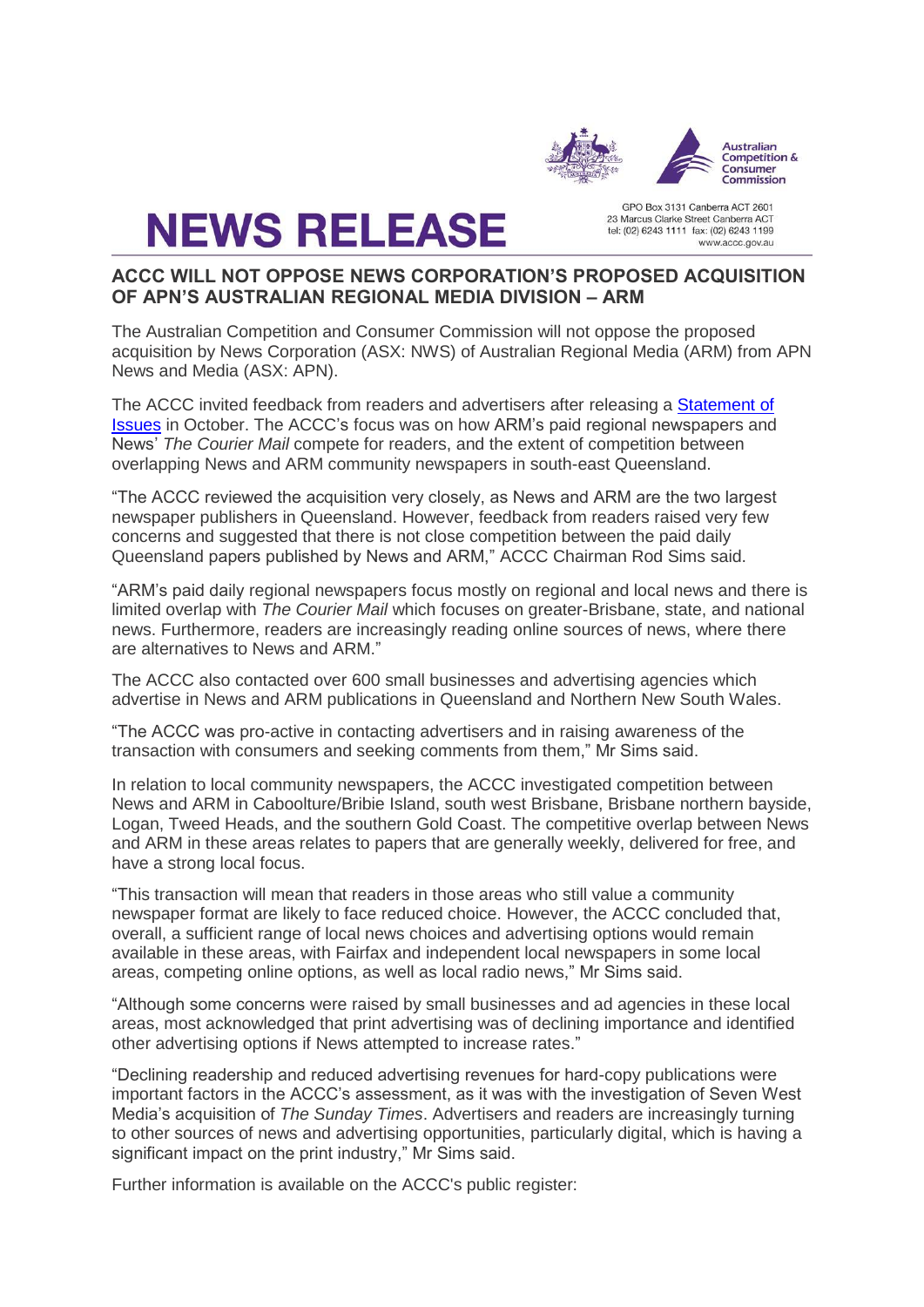## **Background**

The ACCC commenced a review of the transaction on 1 August 2016, and published a [Statement of Issues in relation to the proposed acquisition](http://www.accc.gov.au/media-release/accc-invites-feedback-on-news-corporation%E2%80%99s-proposed-acquisition-of-apns-australian-regional-media-division) on 6 October 2016.

News is a global media company with subscription television, magazines, newspapers and publishing operations and interests. In Australia, News publishes a number of state, regional and community newspapers as well as its national publication *The Australian*. It also publishes websites associated with many of its newspapers as well as news.com.au.

APN is an ASX-listed Australian company with media, radio, publishing and digital assets in Australia, and outdoor advertising assets in Australia, New Zealand and Hong Kong. The ARM division of APN, which is proposed to be sold to News, includes a large number of mostly regional publications in Queensland and northern NSW, including 12 paid daily, 14 paid non-daily and 32 free non-daily community newspapers, as well as associated websites.

APN's radio and outdoor assets are not part of the proposed acquisition and will be retained by APN.

## **Notes to Editors**

A full list of ARM's print publications is set out below:

## *North Queensland (Mackay region)*

Daily Mercury, The Midweek, Whitsunday Times, and Whitsunday Coast Guardian.

#### *Central Queensland*

The Morning Bulletin, The Observer, Capricorn Coast Mirror, Central Telegraph, and Central Queensland News.

#### *Wide Bay Burnett*

NewsMail, Fraser Coast Chronicle, The Gympie Times, Guardian, Isis Town & Country, Central & North Burnett Times, Hervey Bay Observer, The Maryborough Herald, Cooloola Advertiser, and Hervey Bay Independent.

#### *South-East Queensland - Sunshine Coast*

Sunshine Coast Daily, Sunshine Coast Sunday, Noosa News, Coolum & North Shore News, Maroochy Weekly, Kawana Weekly, Caloundra Weekly, Nambour Weekly, and Buderim Chronicle.

#### *South-East Queensland (Greater Brisbane and Ipswich)*

Caboolture News, Bribie Weekly, The Logan Reporter, The Satellite, Bayside Northern Suburbs Star, The Queensland Times, and The Ipswich Advertiser.

#### *South-West Queensland*

Warwick Daily News, The Chronicle, Stanthorpe Border Post, Dalby Herald, Gatton, Lockyer and Brisbane Valley Star, Laidley Plainland Leader, South Burnett Times, Southern Downs Weekly, Balonne Beacon, The Western Star, Western Times, Chinchilla News and Murilla Advertiser.

## *Northern NSW (Gold Coast, Tweed and northern NSW)*

Tweed Daily News, Tweed Daily News – Community Edition, The Northern Star, The Daily Examiner, The Woolgoolga Advertiser, Byron Shire News, Ballina Shire Advocate, Lismore Echo, The Richmond River Express Examiner, Coastal Views, and The Coffs Coast Advocate.